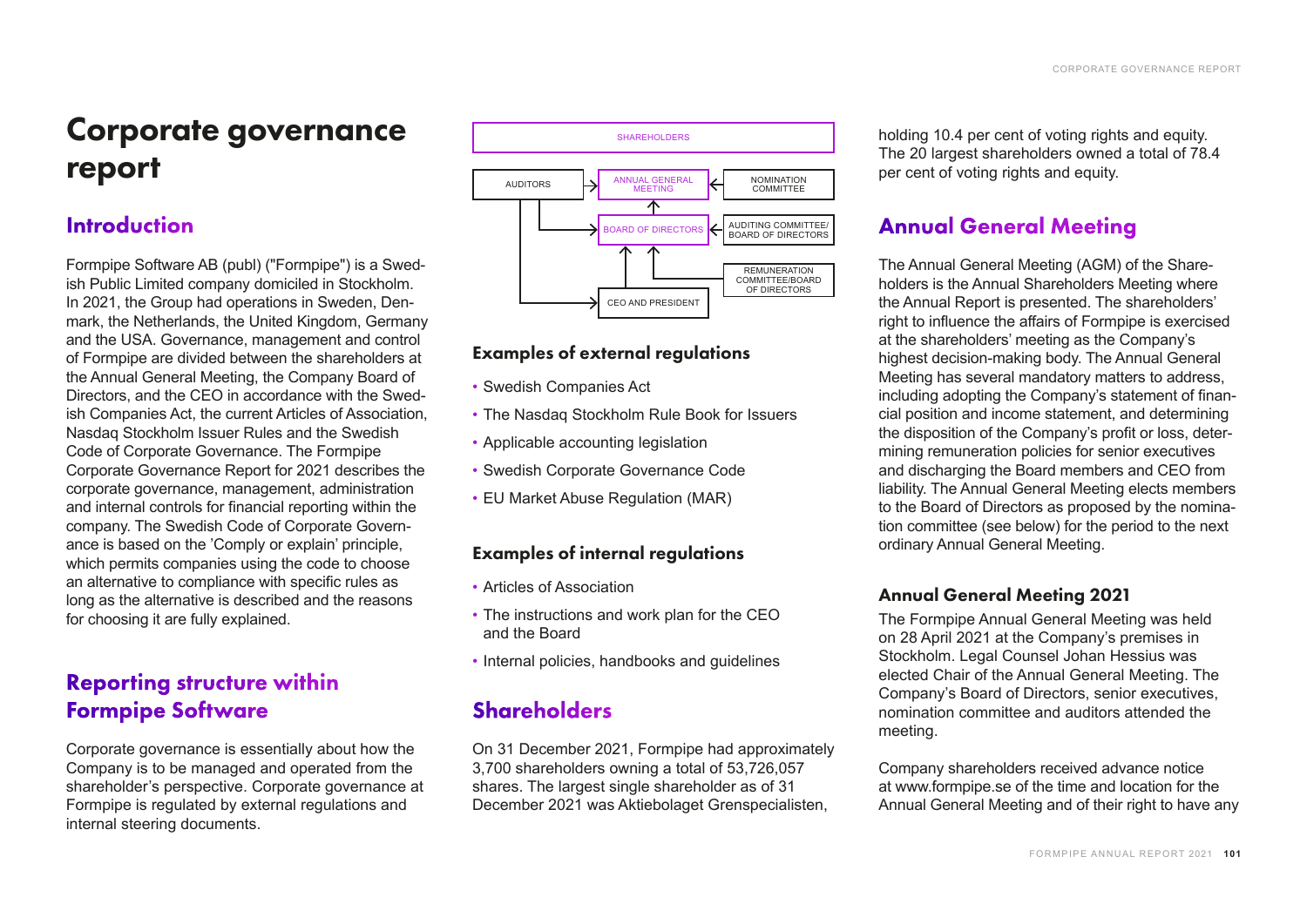matter addressed at the meeting within the required time limit. All shareholders who were registered in the Company share registry and who provided timely notice of their intention to participate were entitled to take part in the meeting and vote for their shares. According to Act (2020:198) regarding Temporary Exceptions to Facilitate the Implementation of Annual General Meetings in Companies and Associations, the Board had decided that the shareholders could exercise their right to vote by postal voting before the Annual General Meeting. The Company encouraged the shareholders to use this opportunity to reduce the risk of the spread of the virus that causes COVID-19.

The resolutions passed included:

- Adopting the statement of financial position and income statement, as well as the appropriation of profits for the 2020 financial year.
- The re-election of Board members Bo Nordlander, Peter Lindström, Åsa Landén Ericsson, Annikki Schaeferdiek, Erik Syrén and Martin Bjäringer.
- Electing Bo Nordlander as Board Chair
- Authorisation to the Board to purchase and transfer treasury shares.
- Authorisation to the Board to buy-back warrants.
- Issuing of warrants for staff.
- Guidelines on remuneration of senior executives.

The minutes of the Annual General Meeting were published on the Company's website two weeks after the meeting. The information from the Annual General Meeting, including the notice to attend, meeting minutes and information regarding the

nomination committee is published at the Formpipe website, www.formpipe.se.

### Annual General Meeting 2022

The Formpipe Annual General Meeting of Shareholders 2022 will take place on 27 April at the Company's premises in Stockholm. Information regarding shareholders providing notice of their intent to participate in the 2022 AGM will be available in advance at www.formpipe.se. This information will include a description of how shareholders may bring any matter before the meeting.

## Nomination committee

The Nomination Committee work is begun by evaluating the sitting Board by the Chairman of the Board sending all Board members a survey covering the following main areas: strategy, reporting and control, composition and expertise and the Board's working methods. The results are then discussed in the Board as a separate agenda item and where comparison is done against previous years. The Chairman of the Board presents the results to the Nomination Committee. The Nomination Committee also has individual meetings with all Board members when necessary. The Nomination Committee applied rule 4.1 in the Swedish Corporate Governance Code and the policy for diversity for the Board in its work. Diversity is an important factor in the nomination work of the Nomination Committee. The Nomination Committee continuously strives for an even gender distribution and diversity in terms of competence, experience and background on the Board, which is also reflected in the current composition. The nomination committee's work must be characterised by openness and discussion so as to achieve a well-balanced Board. The nomination committee nominates individuals to the Board for the next mandate period, who are then proposed to the Annual General Meeting for election. The nomination committee also proposes remuneration for the auditors and members of the Board of Directors, and for the election of auditors where necessary. The 2021 AGM resolved that the Nomination Committee for the 2022 AGM shall consist of three members. The Chairman of the Board shall contact the three largest shareholders or shareholder groups in terms of votes (this refers to both directly registered shareholders and trustee-registered shareholders) according to Euroclear Sweden AB's print-out of the share register as of the last day of trading in September of the current year (i.e. the year when the AGM that established the current principles was held) and other reliable information that was provided to the Company at this time. Documented shareholding through pension or endowment insurance can be taken into account. These shareholders shall each appoint a representative, who shall form the Nomination Committee for the mandate period to the next Annual General Meeting. The Nomination Committee can choose to co-opt the Chairman of the Board. The names of the Nomination Committee are published on the Company's website no later than six months before the Annual General Meeting. The complete description of nomination committee policies will be contained in the document 'Nomination committee's proposals and explanatory statement regarding the proposed members of the Board of Directors' prior to the 2022 AGM at www.formpipe.se.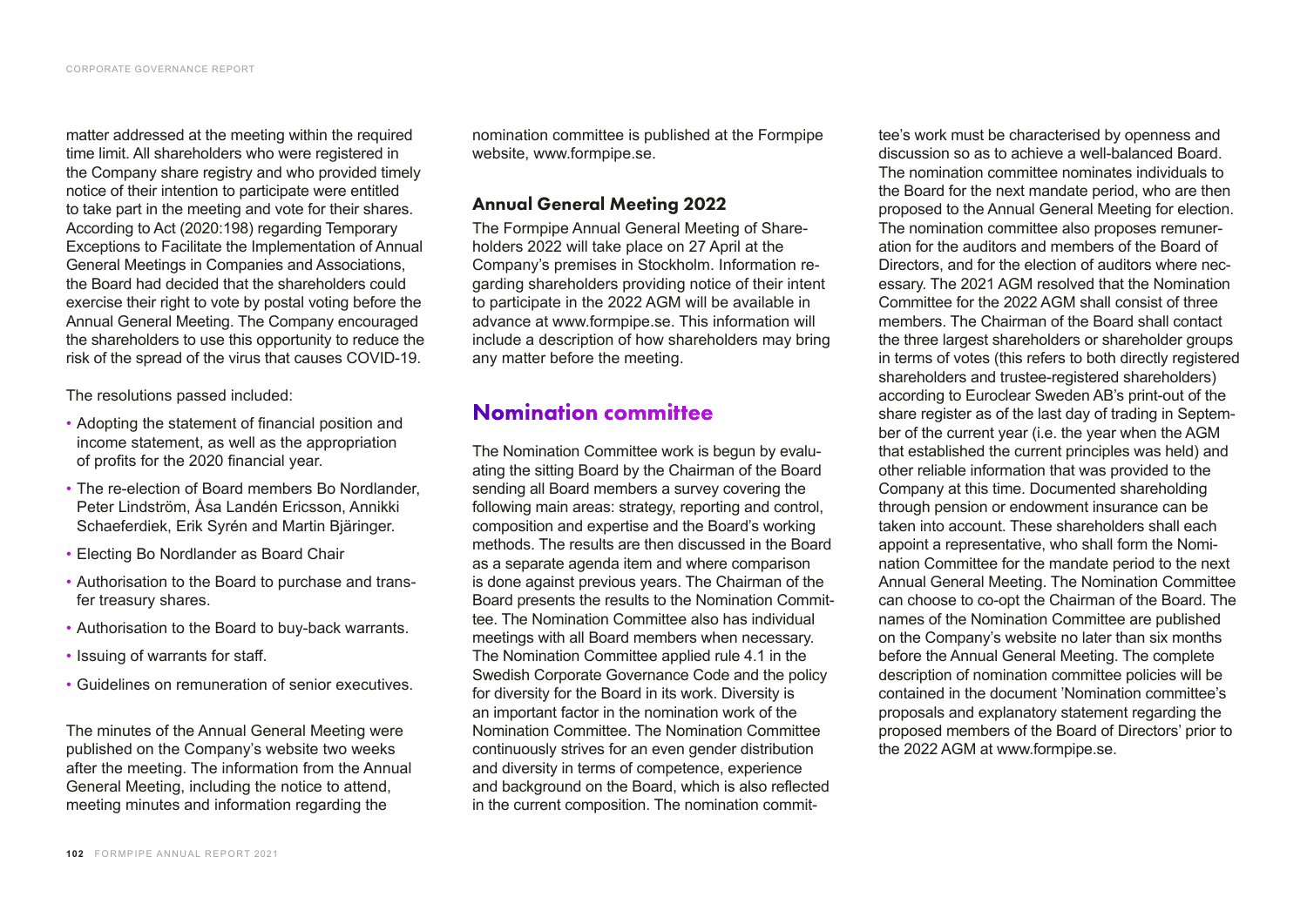#### **The members of the Nomination Committee for the period prior to the 2022 AGM are:**

| Malin Ruijsenaars, representing AB Grenspecialisten                 | 5.564.128 shares |
|---------------------------------------------------------------------|------------------|
| Patrik Jönsson, representing SEB Investment Management              | 4,785,815 shares |
| Marika Svärdström, representing Martin Bjäringer                    | 4.500,000 shares |
| Bo Nordlander, co-opted member, Chairman of Formpipe<br>Software AB | 328,159 shares   |

## Articles of Association

The Articles of Association stipulate that Formpipe is a Public Limited Company, which shall conduct business, directly or indirectly, in the specified fields and with all activities compatible therewith: consulting operations regarding Internet and Intranet solutions; consulting operations regarding information, management, and data processing; development and design of computer software and related products and services, including sales thereof in combination with suitable hardware; administration and trade in securities and real estate. The share capital for Formpipe shall amount to not less than SEK 2,000,000 and no more than SEK 8,000,000. The number of shares shall be no less than 20,000,000 and no more than 80,000,000. The Board of Directors shall consist of no less than three and no more than six members with no more than three deputies. The complete Articles of Association can be downloaded from www.formpipe.se.

## Board of Directors

### The job of the Board of Directors

The job of the Board of Directors is to manage the Company's affairs on behalf of its shareholders. The

work of Formpipe's Board is governed, other than by applicable laws and recommendations, by the Board's work plan which contains the rules for the delegation of duties and decision-making powers between the Board and the CEO for financial reporting, investments and financing. The work plan is approved once a year.

## Responsibilities of the Board

The Board of Directors at Formpipe has overall operational responsibility for the Company's organisation and management, and to ensure that guidelines for managing Company assets and funds are appropriate for their purpose. The Board is responsible to ensure the Company is governed in accordance with the laws and ordinances, as well as the issuer rules of which the Swedish Code of Corporate Governance is part. The Board is also responsible for developing and monitoring the Group's strategies by means of plans and targets, decisions on acquisitions and divestments of companies, major investments, recruitments and remuneration to the Group executive, along with regular monitoring of operations over the year. The Board of Directors annually approves the year-end financial statement, with regard to the business plan, operations-related policies and the work plan for the CEO.

### Work of the Board of Directors for 2021

At the Annual General Meeting on 28 April 2021, Board members Bo Nordlander (Chairman of the Board), Peter Lindström (Board member), Åsa Landén Ericsson (Board member), Annikki Schaeferdiek (Board member), Erik Syrén (Board member) and Martin Bjäringer (Board member) were re-elected. The Board has held ten meetings recorded in

minutes, which considered the Company's financial positions and reporting, the focus of business operations, acquisitions, market assessments, strategic alternatives and organisational issues.

### The Board Chair

Bo Nordlander, the Chair for the Board of Directors, leads the Board's work to ensure it is carried out in accordance with applicable laws and regulations. The Chair monitors operations in dialogue with the CEO and is responsible for ensuring that all Board members receive the information necessary to conduct high quality discussions and decision-making. The Chair also participates in the evaluation and developmental issues related to the Group's senior managers.

### The composition of the Board of Directors

Formpipe normally holds eight general meetings of the Board of Directors annually plus an inaugural meeting immediately after the Annual General Meeting. Additional Board meetings are held as necessary. The Board consists of six full members and no deputies. The CEO is not on the Board of Directors, but attends all Board meetings as a presenter except when the CEO's performance is under evaluation. The CEO reports to the Board regarding the operative activities of the Group and ensures that Board members receive factual and relevant information for their decision-making processes. In addition to the CEO, the company's CFO also attends as the secretary. The table below specifies the members of the Board of Directors and their assessment in regard to their independence in relation to the Company and shareholders.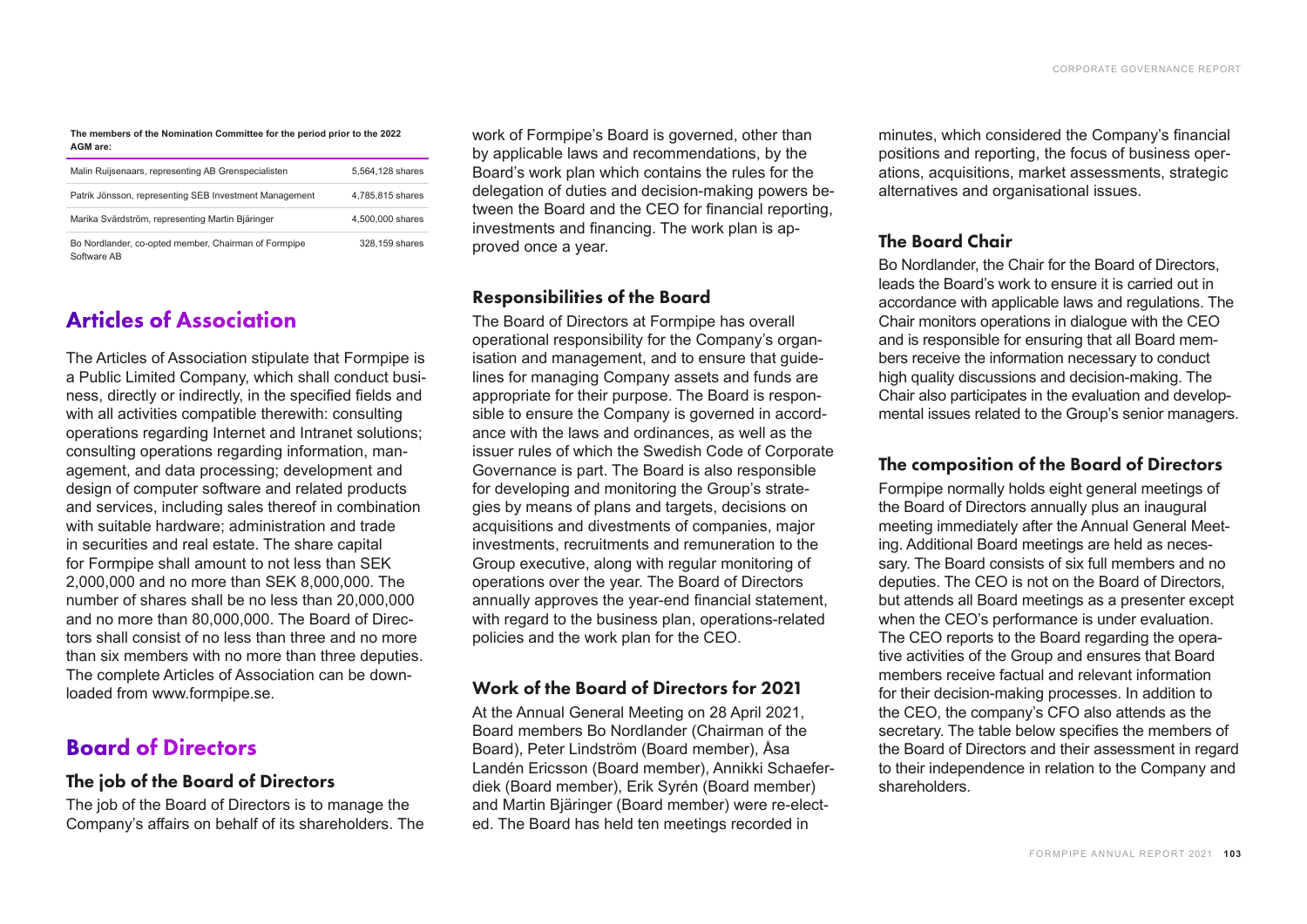#### CORPORATE GOVERNANCE REPORT

| <b>Board member</b>                                                                                                                 | Participation/<br>total meetings | Audit<br>Committee | Remuneration<br>Committee | Independent | Other                                                                                                                                                                                                                                                                                                                                                                                                                                                                                                                                                                                                                                                           |
|-------------------------------------------------------------------------------------------------------------------------------------|----------------------------------|--------------------|---------------------------|-------------|-----------------------------------------------------------------------------------------------------------------------------------------------------------------------------------------------------------------------------------------------------------------------------------------------------------------------------------------------------------------------------------------------------------------------------------------------------------------------------------------------------------------------------------------------------------------------------------------------------------------------------------------------------------------|
| <b>Bo Nordlander</b><br>Chairman of the Board since 2013<br>Board member since 2009<br>Year of birth: 1956<br>Shareholding: 328,159 | 10/10                            | Yes                | Yes                       | Yes         | Bo was formerly the CEO of SIX Financial Information Nordic AB (2010-<br>2016). Head of Capital Market & Wealth, Tieto (2007-2009), CEO Abaris<br>(2001–2007), Entra AB (1991–2001). Bo holds a degree in business<br>administration from the School of Business, Economics and Law.                                                                                                                                                                                                                                                                                                                                                                            |
| Peter Lindström<br>Board member since 2016<br>Year of birth: 1970<br>Shareholding: 45,000                                           | 10/10                            | Yes                | Yes                       | Yes         | Peter has an executive MBA from the School of Economics and Man-<br>agement at Lund University and an electrical engineering degree from<br>the Faculty of Engineering at Lund University. Peter is the Executive Vice<br>President, Head of Sales and a part of the management group at Axis<br>Communications AB (publ). Peter has more than 25 years' extensive<br>experience from senior roles in the IT industry, both at a regional and<br>global level.                                                                                                                                                                                                  |
| Annikki Schaeferdiek<br>Board member since 2017<br>Year of birth: 1969<br>Shareholding: 16,000                                      | 10/10                            | Yes                | Yes                       | Yes         | Annikki holds a Master of Science in Engineering from the Institute of<br>Technology at Linköping University. Annikki has 20 years' experience<br>from the IT/telecom industry. Annikki worked among other things in Berg-<br>lin for a small technology firm, as the CEO of Netwise, and the Business<br>Area Manager of Ericsson's Multimedia unit and since 2010 runs her own<br>company Syster P that makes jewellery with its own e-commerce and<br>sales in some 15 countries. Other assignments: Member of the Boards of<br>Proact IT AB, Axiell Group AB, Addtech AB and Chairman of the Board of<br>Competella AB.                                     |
| Åsa Landén Ericsson<br>Board member since 2017<br>Year of birth: 1965<br>Shareholding: 10,000                                       | 10/10                            | Yes                | Yes                       | Yes         | Asa holds an MSc. in Industrial Economics from Chalmers University<br>of Technology and an MBA from INSEAD. Asa has more than 25 years'<br>experience in senior positions in the IT and telecom sector. She is cur-<br>rently the President and CEO of C.A.G. Group AB. Earlier assignments<br>include the CEO of the systems integrators Cygate AB, the CEO of the<br>IT consulting firm Enfo BI & Analytics, President and CEO of ENEA AB,<br>CEO of Scanpix Sweden AB, Board member of ENEA AB, Rejlers AB and<br>Acando AB.                                                                                                                                 |
| Erik Syrén<br>Board member since 2019<br>Year of birth: 1978<br>Shareholding: 309,816                                               | 10/10                            | Yes                | Yes                       | Yes         | Erik attended the economics programme at Lund University. Erik is<br>a partner at the investment firm Monterro, which focuses on SaaS<br>companies. Previously, he was the CEO of the listed CRM company Lime<br>Technologies AB (publ). Erik is a Board member in Lime Technologies,<br>Wiraya, Maintmaster, NEXT, Syringa Capital and Syringa Consulting and<br>the Chairman of Moment.                                                                                                                                                                                                                                                                       |
| Martin Bjäringer<br>Board member since 2020<br>Year of birth: 1959<br>Shareholding: 4,500,000                                       | 9/10                             | Yes                | Yes                       | Yes         | Martin holds a Master of Science in Business Administration and<br>Economics from Stockholm University. Martin has worked as a private<br>investor since 2000. Before then he worked at Alfred Berg Fondkom-<br>mission from 1982. In the years 1993-2007, Martin was a co-owner and<br>Chairman of the Board of Protect Data. For many years, he has been a<br>major shareholder in Björn Borg AB and a former Board member. In 2012,<br>Martin was involved in the founding of the Swedish venture capital fund<br>Monterro, which specialises in Nordic software companies and started its<br>third fund in 2019, which now manages more than SEK 4 billion. |

The composition of the Board of Directors for Formpipe meets the requirements of the Nasdaq Stockholm Stock Exchange and the Swedish Code of Corporate Governance in regard to composition and independent Board members.

## The Board's work plan

The Board's work plan was approved on 28 April 2021 at the inaugural meeting of the Board. These procedures are revised at least once annually or when necessary. The procedures include  $-$  among other things – the Board's responsibilities and tasks, the tasks of the Chairman of the Board and audit issues, as well as stating which reports and financial information should be received by the Board of Directors prior to each Ordinary General Meeting. The work plan also includes instructions to the CEO.

## Audit and Remuneration Committee

The Board as a whole operates as the audit and remuneration committees. The description of tasks in regard to its work as an audit committee and remuneration committee is prepared and approved as an appendix to the approved work plan. The work plan with appendix was approved at the inaugural Board meeting on 28 April 2021. During 2021, the committees have held separate meetings to address these issues (two meetings of the Audit Committee and three meetings of the Remuneration Committee).

## CEO and Group management

CEO Christian Sundin manages the Group and its operations within the framework approved by the Board of Directors.

#### **Christian Sundin**

Chief Executive Officer Date of birth: 1971 Employed since: 2006 Shareholding: 1,077,190 Warrants: 756,900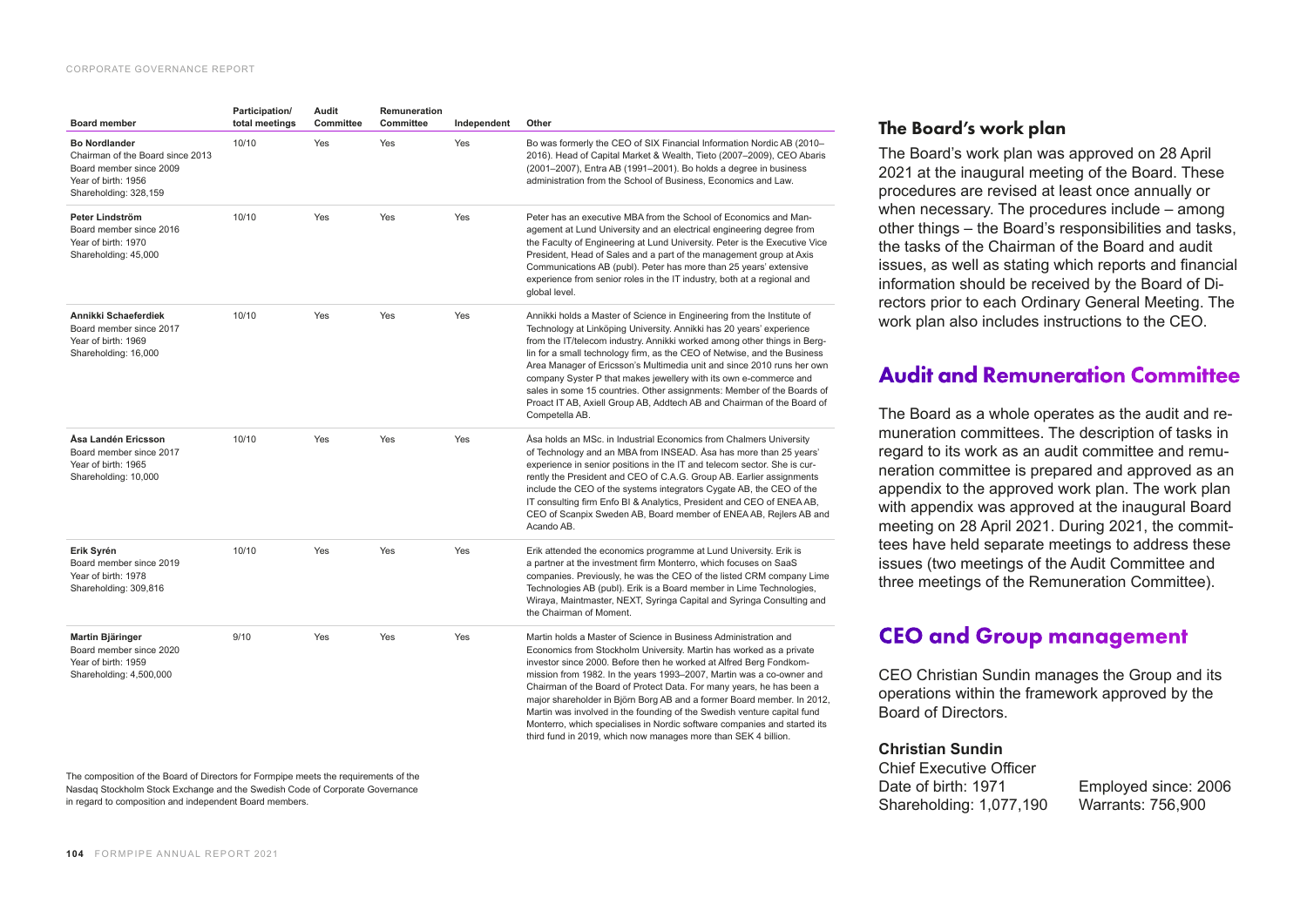Christian was employed as CFO at Formpipe prior to taking over the CEO post in 2007. Christian has a background within the Ericsson Corporation and solid experience of implementing larger IT systems. Christian has a degree in Economics. Christian does not hold any material assignment outside Formpipe and has no material shareholding or part ownership in any companies other than Formpipe.

The latest valid instruction to the CEO was passed by the Board on 28 April 2021. The CEO continuously prepares necessary documentation to inform and provide a basis for decision-making, and he explains and substantiates proposals for Board determination. The Board Chair conducts an annual performance assessment interview with the CEO in compliance with the CEO instruction and applicable requirements specification. The CEO leads the executive management of the Group in their activities and makes final decisions in consultation with the business area managers. An annual business plan is also prepared in consultation with the relevant business area manager. The business plan is followed up with monthly reports from each business area within the Company, where the review concentrates on growth and cost control.

## Auditors

The Annual General Meeting of shareholders appoints one or two auditors with no more than two deputies for the purpose of auditing the Company financial statements and annual accounts, as well as the work of the administration of the Board of Directors and CEO. Chief Auditor is Erik Bergh from PricewaterhouseCoopers AB.

## Internal control regarding financial reporting for the 2021 financial year

The report has been prepared in compliance with the Swedish Code of Corporate Governance and is thereby delimited to the internal control regarding financial reporting. The Board of Directors is responsible for managing corporate governance at Formpipe and thereby for management of internal controls. The overall purpose for this is to protect the Company's assets and thereby the investment of all shareholders. The Board is also responsible for ensuring that financial reporting is prepared in compliance with applicable law. Quality assurance of Formpipe's financial reporting is conducted by the Board, addressing all critical accounting issues and the financial reports submitted by the Company. This presumes that the Board addresses issues concerning internal control, regulatory compliance, material uncertainties in recognised values, any uncorrected errors, events after the statement of financial position date, changes to estimates and assessments, any determined irregularities and other circumstances that impact the quality of these financial reports.

## Description of the internal control organisation

### Control environment

An active and fully engaged Board of Directors is the foundation for good internal control. The Board at Formpipe has established clear working processes and work plans for their administration. An important part of work in the Board is to prepare and approve basic policies, guidelines and frameworks related to

both operating control and financial reporting. The Company's governing documents are designated "The Board of Director's Work plan and instruction for delegation of responsibilities between the Board and Chief Executive Officer and instruction for economic reporting to the Board of Directors in Formpipe (including subsidiaries and branches)". The purpose of this policy includes creating the basis for sound internal control. Follow-up and amendment are conducted continuously and communicated to all staff members involved in financial reporting. The Board conducts monthly assessment of operational performance and results using a purpose-designed reporting package that contains income statement and calculated key ratios along with additional material operational and financial information. The Board functions in its entirety as an Audit Committee. The Board has reviewed and assessed the accounting and economic reporting procedures, and monitored and assessed the work, qualifications and independence of the external auditors. During the year, the Board conducted a review and received written reports from the company's external auditors. Other established policies that provide the basis for internal control within Formpipe are the Authorisation Policy, Financing Policy, Information Policy and IT Policy. Formpipe works according to a business area-based organisational structure where the respective business area manager is a member of Group management and responsible for the results within that business area. In addition to the business area managers, Group management also includes the CEO, CFO, CTO, Director of HR and Director of Business Development. Formpipe's business areas have common structures, accounting systems and policies, which facilitates the creation of suitable procedures and control systems.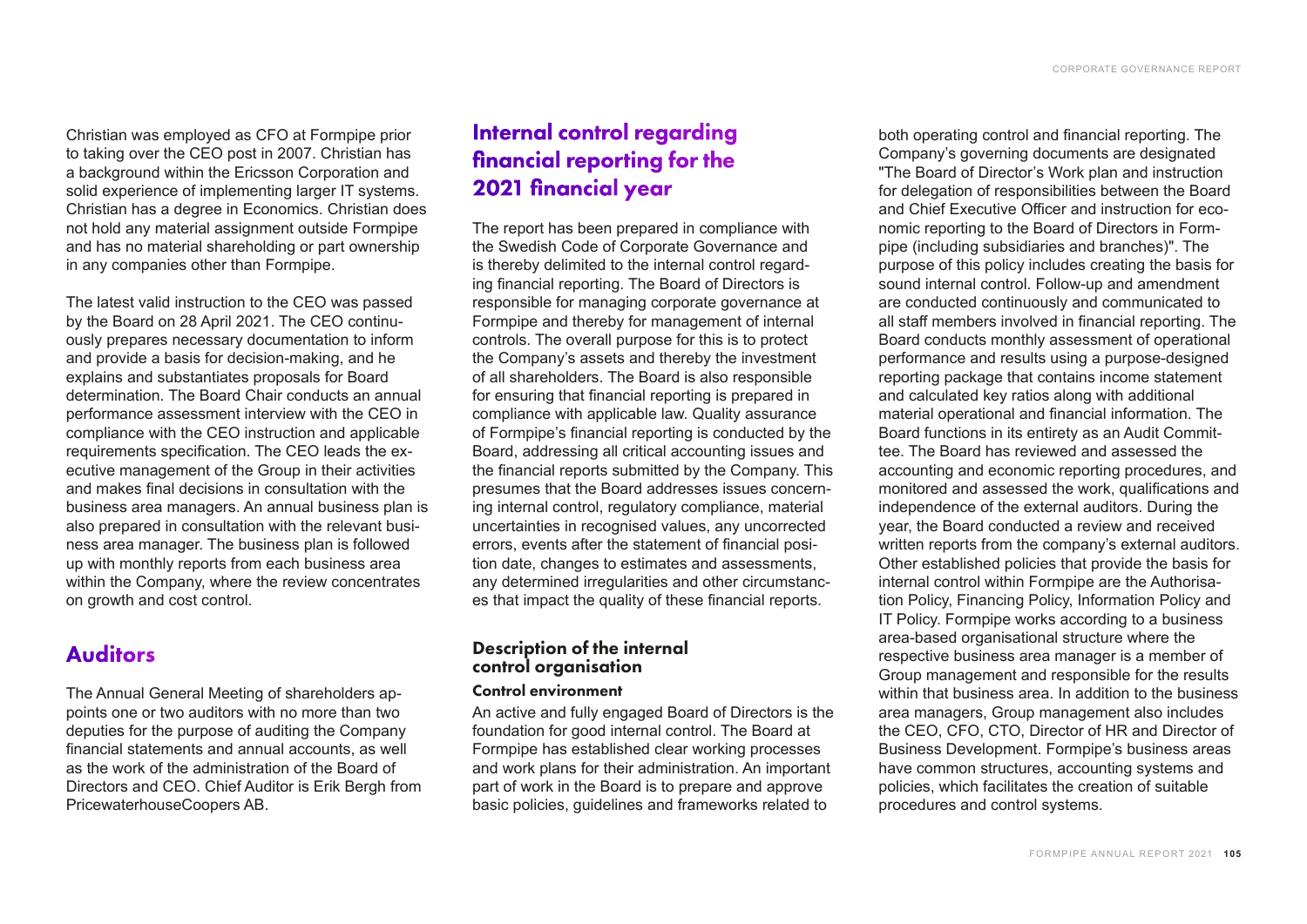#### Risk assessment

Formpipe actively and continuously conducts risk analyses, risk assessments and risk management to ensure that the risks the Company faces are managed appropriately within established rules. These risk assessments consider the Company's administrative procedures regarding invoicing and agreement management. Statement of financial position and income items that carry material risk for errors arising are monitored also continuously. The items carrying such risk for company operations include new sales and intangible assets. The risk assessment is conducted regularly by senior executives and reported monthly to the Board by the CEO.

#### Control activities

Policy documents and guidelines define how correct accounting, reporting and provision of information shall take place and how control activities are to be performed. Formpipe follows its Financial Guidelines, which include treatment of control activities such as reconciliation, authorisation flows, account reconciliations, financial systems and comparative metrics. The control structure manages the risks that the Board deems material to internal control of financial reporting. These control structures consist of clear delegation of responsibilities, clear procedures and clear roles. Examples of control activities include reporting decision-making processes and chains of command for significant decisions (such as new major customers, investments, agreements and similar) as well as auditing all financial reports that are presented.

### Information and communication

The Company's steering documents, which are the policies, guidelines and manuals for internal

and external communication, are updated regularly and communicated internally through appropriate channels, such as internal meetings, internal newsletters and the Company intranet. A clear policy is established for communication with external parties that specifies all guidelines for how this information is to be published – the approved company Information Policy. The purpose of this policy is to ensure complete and correct compliance with all disclosure requirements for Formpipe according to applicable Issuer rules.

In addition, the Company is covered by the provisions in the EU Market Abuse Regulation No 596/2014 (MAR) that sets requirements on how the Company handles insider information. MAR regulates how insider information shall be made public to the market, under what conditions publication may be postponed and the manner in which the Company is obliged to keep a list of people working for the Company who have had access to insider information (a so-called log book).

The Company uses the digital tool InsiderLog to ensure that its handling of insider information meets the requirements in MAR and the Company's insider policy; from the decision to postpone publication of insider information all the way to the message to be submitted to the Swedish Financial Supervisory Authority when the insider event is over the and information has been published. Only authorised persons in the Company have access to InsiderLog.

### Follow-up and monitoring

Follow-up of internal control is appropriate and conducted regularly by the company. The Board of Directors meets at least once a year with the Company's auditors to review the current standing, without the CEO or other senior executives attending. The Board also ensures that the company's auditors conduct a cursory review of the financial reporting from the third quarter. Lastly, the auditors also submit a brief report on how internal control was done during the year. The Board annually assesses whether a separate internal audit function should be implemented at Formpipe. The current position of the Board on this issue is that the existing processes provide satisfactory management of this ongoing process and of internal control, and hence no formal internal auditing function has been implemented.

## Guidelines for remuneration of senior executives 2021

The AGM resolved to approve the proposal of the Board for guidelines to remuneration for the Company's Chief Executive Officer and other senior executives as follows: The AGM resolution principally agrees with previously applied policies for remuneration. The guidelines apply for agreements that are made after the 2021 Annual General Meeting, or where a change in remuneration occurs thereafter. The Board has not appointed a separate remuneration committee; instead, the Board in its entirety deals with issues relating to remuneration and other conditions of employment.

The Company shall offer market-adjusted terms which allow the Company to recruit and retain skilled personnel. Remuneration to senior executives shall consist of basic salary, variable remuneration, a long-term incentive programme, pensions, severance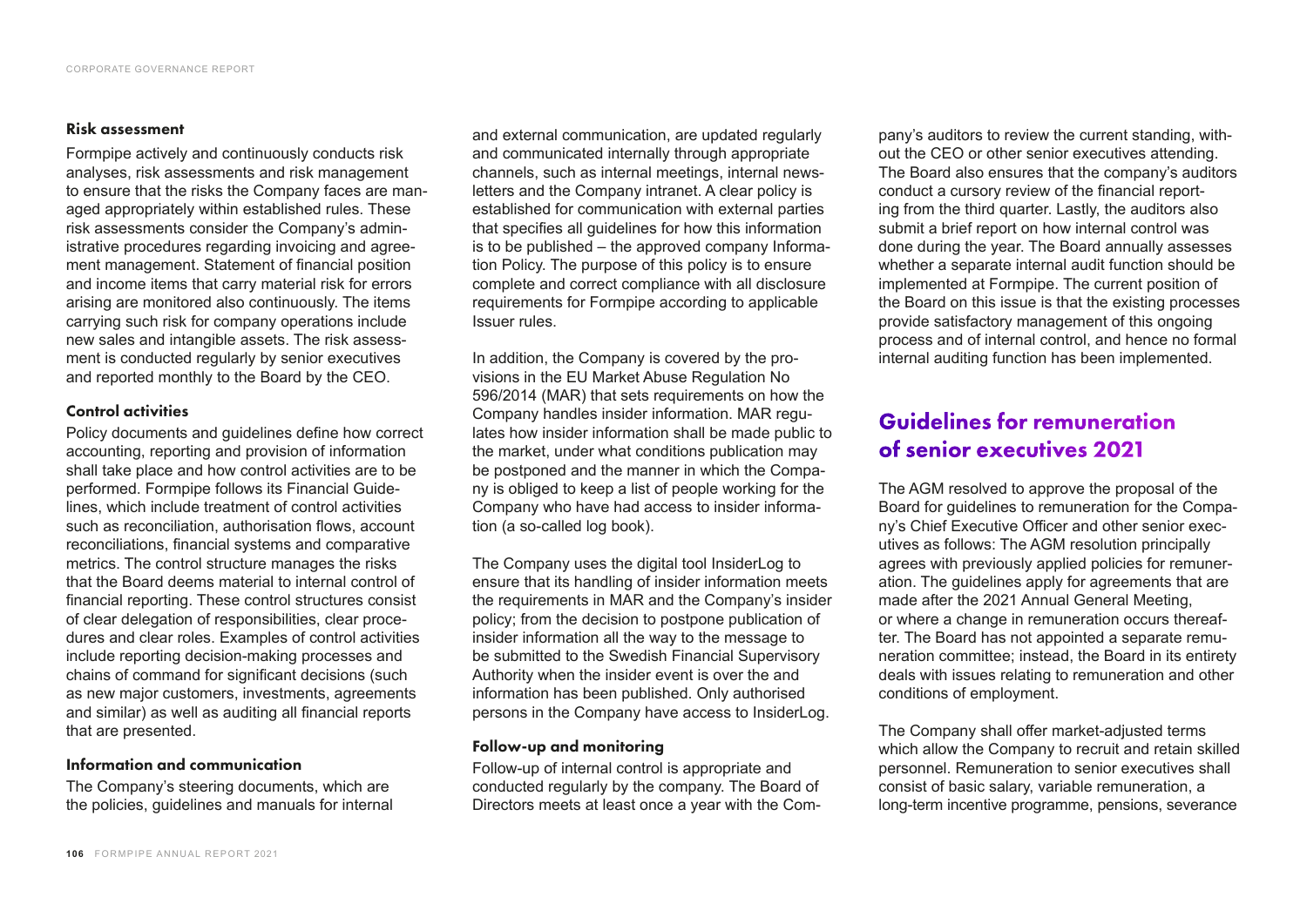terms and other customary benefits. The remuneration is based on the individual's commitment and performance in relation to targets defined in advance, both individual targets and shared targets for the Company as a whole. There is continuous evaluation of individual performance. The basic salary is usually reviewed once a year and must take into account the quality of the individual's performance.

The basic salary for the Managing Director and other senior executives must be competitive. The variable remuneration shall take into account the individual's level of responsibility and degree of influence. The extent of the variable remuneration is related to the extent by which financial objectives established by the Group's Board of Directors are met. The variable remuneration shall constitute no more than 40 per cent in addition to the basic salary. All variable remuneration plans have defined maximum allocation and outcome limits. A provision is made in the annual accounts for variable remuneration attributable to the financial year when applicable and is disbursed in close connection with the Annual General Meeting. The Company has stock-related incentive programmes directed at the entire staff (including the Chief Executive Officer and other senior executives) that is intended to promote the Company's long-term interests. The Board continuously evaluates whether additional option programmes or any other form of stock-related or stock price-related incentive programme should be proposed to the Annual General Meeting. The Chief Executive Officer and other senior executives shall have defined contribution pension agreements. Retirement occurs at age 65 for the Chief Executive Officer and the senior executives. Pension provisions are based solely on the budgeted salary. In the event of termination of the employment of the

Chief Executive Officer, six months' notice of termination and six months' severance pay will apply if the contract is terminated by the Company. Other income which the Chief Executive Officer receives during the period for which severance pay is paid will be subtracted from the severance pay. If the Chief Executive Officer terminates the contract, six months' notice must be given. A mutual notice period of 3 to 6 months applies between the Company and the other senior executives. In the event the Company is the object of a public takeover bid that results in at least 30 per cent of the Company's shares ending up in the possession of one and the same shareholder, the Chief Executive Officer is entitled, upon termination of employment by the Company or the Chief Executive Officer, to special severance pay corresponding to 12 basic monthly salaries at the time notice is given. Such severance pay is not subject to deduction for other income, shall be paid in its entirety upon the cessation of the employment and replaces the severance pay to which the Chief Executive Officer is normally entitled according to his or her employment contract.

The Annual General Meeting provided the Board of Directors with an opportunity to deviate from the proposed guidelines above in the event there are particular grounds for doing so in specific cases.

Reservation has been made in the annual accounts for variable remuneration attributable to 2021, and this will be paid soon after the 2022 AGM.

The guidelines for the remuneration of senior executives proposed to the 2022 Annual General Meeting are essentially unchanged, but are described below in detail in accordance with the guidelines applicable for 2022.

## Guidelines for remuneration of senior executives 2022

The guidelines for the remuneration of senior executives proposed to the 2022 Annual General Meeting cover salary and other remuneration of the Company's CEO and other senior executives. The guidelines also comprise remuneration of Board members insofar as they receive remuneration in addition to Board fees for services concerning a position covered by these guidelines. The guidelines are to be applied to remuneration that is agreed, and changes made in already agreed remuneration, after the guidelines have been adopted by the 2022 Annual General Meeting. The guidelines do not cover remuneration resolved by the General Meeting.

Regarding employment conditions that are subject to rules other than Swedish, proper adaptations may be made to comply with such compulsory rules or fixed local practice, whereby the overall purpose of the guidelines shall be fulfilled to the extent possible.

### The guidelines' promotion of the Company's business strategy, long-term interests and sustainability

Formpipe's strategy is to develop high-quality software and cloud services for organisations that place high demands on information management. Formpipe aims to grow both organically within select industries and through strategic acquisitions that reinforce the Company's offering in Enterprise Content Management/Content Services Platforms and Customer Communications Management.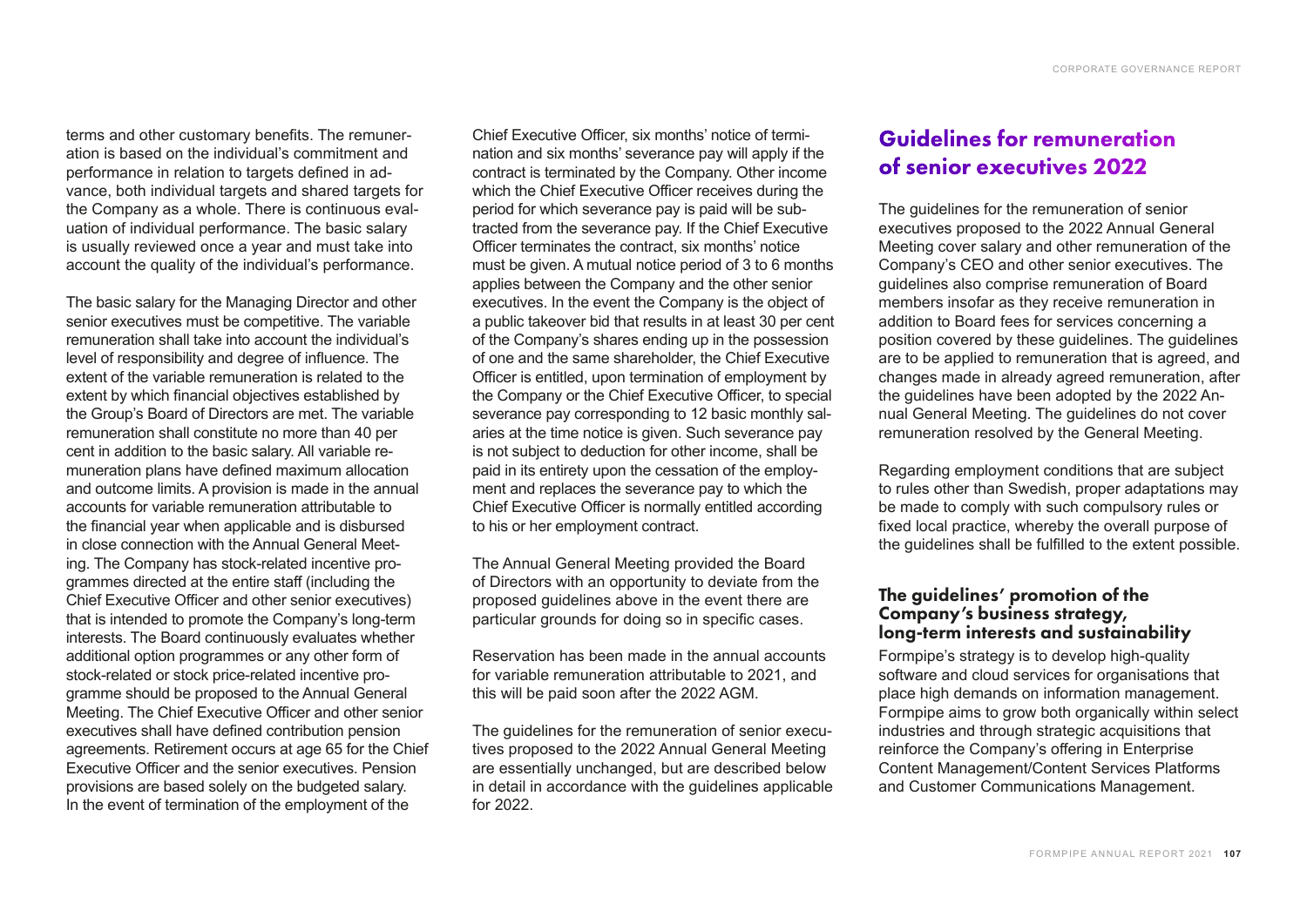A successful implementation of the Company's business strategy and the safeguarding of the Company's long-term interests, including its sustainability, presuppose that the Company can recruit and retain qualified employees. This requires that the Company can offer competitive compensation. These guidelines mean that senior executives can be offered competitive overall compensation.

In the Company, a share-related incentive programme has been established directed at the entire staff (including the CEO and other senior executives) that promotes employee shareholdings, which creates incentive to promote the Company's business strategy, long-term interests and sustainability. It has been approved by the General Meeting and therefore is not covered by these guidelines. For the same reason, the long-term share-related incentive programme that the Board proposed that the 2022 Annual General Meeting should approve is also not covered. The proposed programme essentially corresponds to existing programmes.

### Forms of remuneration

The Company shall offer market-adjusted terms which allow the Company to recruit and retain skilled personnel. Remuneration of senior executives shall consist of basic salary, variable remuneration, pensions, severance terms and other customary benefits. The remuneration is based on the individual's commitment and performance in relation to targets defined in advance, both individual targets and shared targets for the Company as a whole. There is continuous evaluation of individual performance. In addition to this, the General Meeting can pass a resolution

regarding for example share- and share price-related remuneration, also independent of these guidelines.

#### Fixed salary

The basic salary is usually reviewed once a year and must take into account the quality of the individual's performance. The basic salary for the CEO and other senior executives must be competitive.

#### Variable salary

The variable remuneration shall take into account the individual's level of responsibility and degree of influence. The size of the variable remuneration shall be linked to predetermined and measurable criteria based on the outcome of the Company's earnings and growth of recurring revenues in relation to the targets set by the Board, which creates incentive to promote the Company's business strategy, longterm interests and sustainability. Fulfilment of criteria for disbursements of variable cash remuneration shall be able to be measured during a period of one year. The variable salary may total a maximum of 40 per cent of the fixed annual cash salary.

When the measurement period for fulfilment of criteria for payment of variable cash remuneration ends, the degree to which the criteria were fulfilled shall be assessed/determined. The Board of Directors is responsible for the assessment insofar as concerns variable cash remuneration of the CEO. Insofar as concerns variable cash remuneration of other senior executives, the CEO is responsible for the assessment. Insofar as pertains to financial targets, the assessment shall be based on the financial information most recently published by the Company. Variable remuneration is reserved in the annual accounts and paid out the year after the end of the measurement period.

#### Pension

The Chief Executive Officer and other senior executives shall have defined contribution pension agreements. Retirement occurs at age 65 for the Chief Executive Officer and the senior executives. Pension provisions are based solely on the budgeted salary unless otherwise is pursuant to compulsory collective agreement terms. Pension benefits may total a maximum of 35 per cent of the fixed annual cash salary.

#### Termination and severance terms

In the event of termination of the employment of the Chief Executive Officer, six months' notice of termination and six months' severance pay will apply if the contract is terminated by the Company. Other income which the Chief Executive Officer receives during the period for which severance pay is paid will be subtracted from the severance pay. If the Chief Executive Officer terminates the contract, six months' notice must be given. A mutual notice period of 3 to 6 months applies between the Company and the other senior executives. In the event the Company is the object of a public takeover bid that results in at least 30 per cent of the Company's shares ending up in the possession of one and the same shareholder, the Chief Executive Officer is entitled, upon termination of employment by the Company or the Chief Executive Officer, to special severance pay corresponding to 12 basic monthly salaries at the time notice is given. Such severance pay is not subject to deduction for other income, shall be paid in its entirety upon the cessation of the employment and replaces the severance pay to which the Chief Executive Officer is normally entitled according to his or her employment contract.

In addition to this, remuneration for potential commitments regarding competition restrictions may be